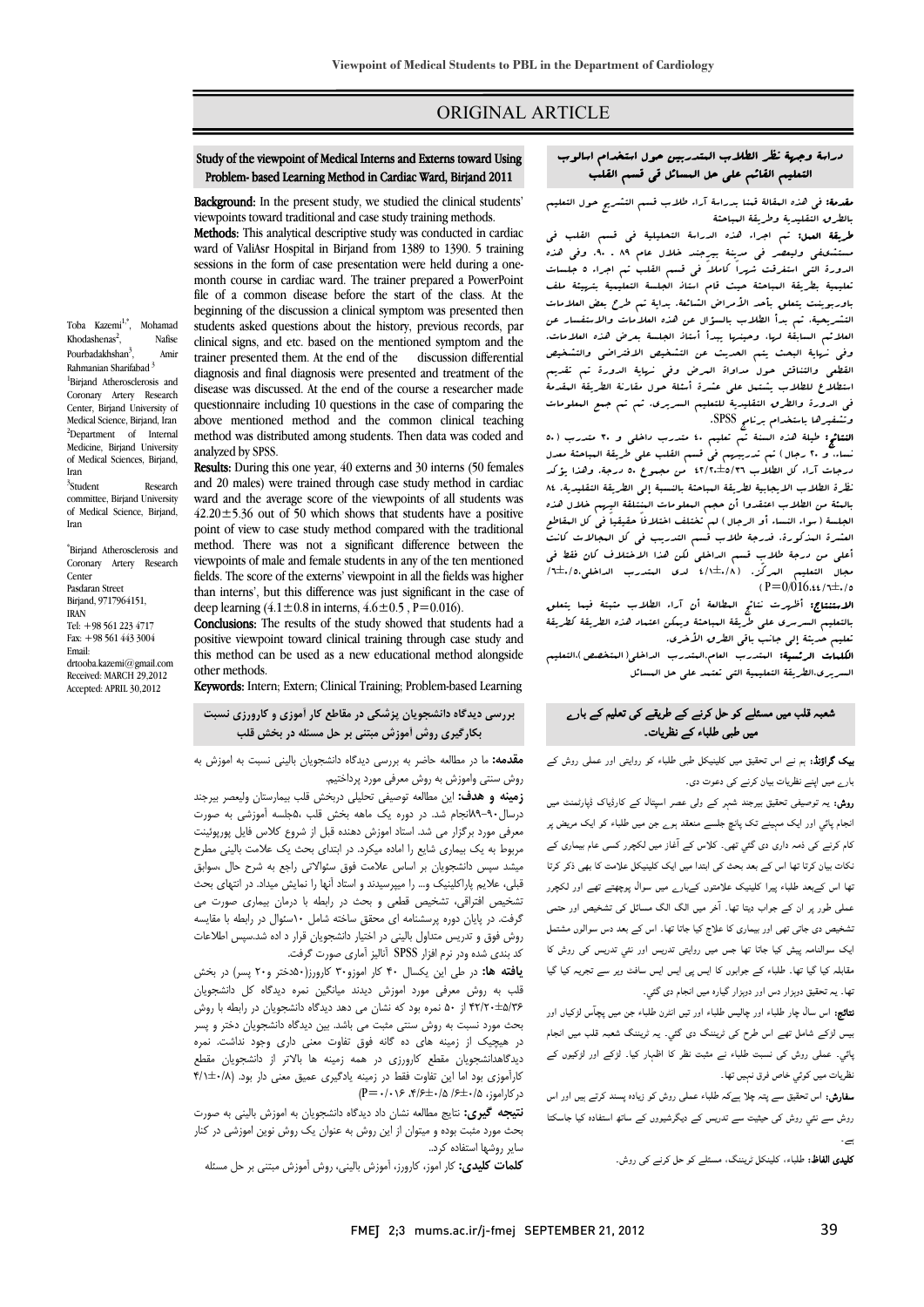### **INTRODUCTION**

 Teaching is one of the educational processes that plays an effective role in the efficiency of educational system (1). development is one of the aims of organizations involved in educational issues. In educational programs two general patterns of student-centered and teacher-centered can be Inventing new educational methods, their improvement and observed (2).

observed (2).<br>Medical students face large and vast amounts of scientific and practical topics which can't be just learned through memorization. On the other hand, the responsibility of medicine is saving humans' lives. Therefore, effective and active learning is necessary for students of these fields, so that they would guarantee their professional and scientific<br>successes  $(3)$ successes (3).

 Clinical training is preparing students for matching their basic scientific knowledge with skills, through diagnosis and treatment, patient care, and achieving different kinds of processional skins (1). The the aim of clinical training is to information with practice (5). Improving the quality of clinical training can train qualified students in different professional skills (4). As the aim of clinical training is to clinical fields (6).

cunical lielus (0).<br>In famous universities, it's a long time that different teaching methodologies such as small groups, case study, problem based learning are performed and replaced traditional methods (7-9).

 problem analysis and trying to get their answers. PBL is one of the most important improvements of medical education in recent years of 20th century. The main idea of PBL is that the start of learning should be with a solve the problem. The students themselves have to work on the problem and get the necessary knowledge to solve it. In the traditional model the students learn the necessary knowledge for solving the problem before facing it, while in PBL knowledge is achieved from working out<br>the problem (10–11) Generally, PBL is active getting of information through problem so that the learner is encouraged to learn and the problem (10, 11).

 One of the suitable teaching methodologies is case presentation. In this method, the students test their ability to solve the problems in real clinical situations without the problem is given to the students, and then all the students participate actively in discussing and explaining the matter. Studies have shown that case presentation is an appropriate tool for clinical-scientific training and principles is a selected method for presenting cases based on clinical reasoning case study and is very practical. Because in this method learners will completely participate in the discussion and their inemal process is<br>completely active (12). Various students have been conducted in relation with this educational method (12- 14), but no studies have been conducted about this method in cardiac ward, and according to the vast more familiarity of medical students with treating and diagnostic methods of these diseases we conducted this presence of patients. A description and explanation of a planning problems through using documented medical participate in the discussion and their mental process is epidemic of cardiovascular diseases and the necessity of study (15).

 viewpoints of students in the department of cardiology  $\overline{a}$ Therefore, we decided to conduct a study for studying the toward case study and take a step toward improving medical education.

## **METHODS**

 This is an analytical descriptive study which has been conducted in the framework of evaluating case study program in cardiac ward.

 $\overline{a}$ 

 In this study according to the achievements of the fifth meeting of general medical education association on 2212.2009 based on obligatory cardiac program in internship and externship, the necessary educational through PowerPoint. For preparing this CD professors of cardiac ward and an internal specialist helped. Each case started with a clinical sign (for example: a 45 year old patient suffering from chest pain) then the history of their required paraclinical test. After that paraclinical tests were done step by step and some questions about differential diagnoses and necessary treating and diagnostic steps were asked and discussed by the trainer. Finany, the<br>final diagnosis was determined and a short lecture was given based on Harrison 2008 and 2011. After preparing the CD, it was given to professors of cardiac ward to get their tips. For preparing this CD cases of USMLE step 1-3 and 250 cases Hospital of Birjand were used(16-18). And after that every week, one day students were trained by the information of this CD and one day through the traditional method by the same professor. At the end of the month a questionnaire was given to statems for comparing this method with the common method of ward (traditional). In the one-month course of cardiac ward, 5 training sessions were held through case presentation. The questionnaire included demographic questions (age, gender, level) and questions completely disagree, disagree, neutral, agree, completely agree and they were scored as 1-5 respectively. This study was conducted on all interns and externs who were passing the one-year course in cardiac ward (Jan. 2010-Jan. 2011. In any excluding criteria. From the ethical view all the questionnaires did not include names and all the answers were totally confidential. Data was analyzed by descriptive L subjects of interns and externs were prepared on a CD patients were explained and students were asked to request steps were asked and discussed by the trainer. Finally, the and interesting cases adopted in cardiac ward of Vali Asr was given to students for comparing this method with the about the quality of teaching and answers were planned like this study all the students were included and there were not statistics; independent t-test,  $\alpha$ =0.05.

## **RESULTS**

 In this study, 70 medical students of Birjand University of medical sciences with the average age of  $23.86 \pm 1.22$ participated, among whom there were 50 females and 20 males  $(40 \text{ intersec and } 30 \text{ extra})$ males, (40 interns and 30 extren).

 Based on the results of this study, participants in reply to the related questions for comparing the understudy method with the traditional method evaluated the effect of these viewpoint of students in the case of case study method sessions positive. The average of the score of the whole compared with traditional method was positive.

As it can be seen in table 1, more than 84% of the students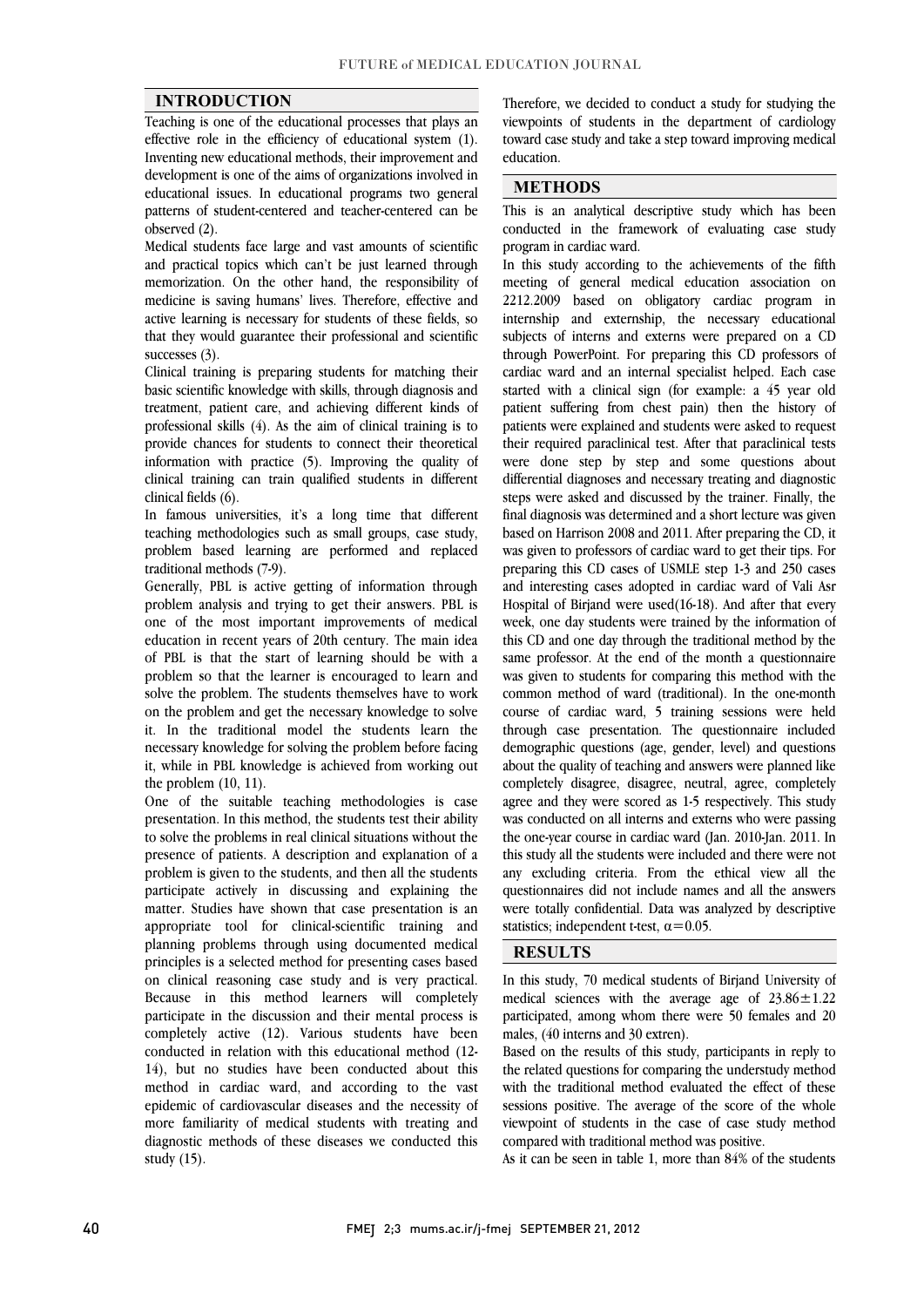agreed and compietely agreed in the cases of increasing<br>skills in diagnosing in case study method compared with traditional method. 64% of student agreed and completely agreed in increasing skills in idea presentation and about 24% were neutral in this case. In the case of the increase of achieving new skills and satisfaction rate, 90% believed that agreed and completely agreed in the cases of increasing case study method is better than traditional method.

 In the case of learning, creating scientific challenges, matching content with real needs, deep learning, the possibility of using professors' experiences and the rate of knowledge improvement more than two thirds of students<br>gareed and completely agreed on the case study method agreed and completely agreed on the case study method.

In table number 2, the comparison of the extrens' and

 interns' viewpoints in the case of case study method is are higher than extrens' in all fields but this difference has presented. As it can be seen the scores of interns' viewpoint been meaningful in the case of deep learning  $(P=0.016)$ .

 There was not a significant differences between the males'  $(42.34 \pm 5.4)$  against  $41.85 \pm 5.37$  but there was not a and females' viewpoints in any of the ten fields  $(P>0.05)$ . The score of females' viewpoint was higher than males' significant relationship  $(P=0.733)$ .

 It is worth mentioning that the average of the score of against  $41.35 \pm 5.61$ ) but this difference was not meaningful interns' viewpoints was higher than extrens'  $(43.33 \pm 4.88$  $(P=0.127)$ .

| Table 1. Frequency distribution of students in different fields |                               |                        |                           |              |                             |  |  |  |
|-----------------------------------------------------------------|-------------------------------|------------------------|---------------------------|--------------|-----------------------------|--|--|--|
| Field                                                           | Completely<br>disagree<br>N(% | <b>Disagree</b><br>N(% | <b>Neutral</b><br>$N(\%)$ | Agree<br>N(% | Completely<br>agree<br>N(%) |  |  |  |
| Increasing skills in diagnosis                                  | 1(1.4)                        | 2(2.9)                 | 8(11.4)                   | 35(50)       | 24(34.3)                    |  |  |  |
| Ability in idea presentation                                    | 0(0.0)                        | 5(7.1)                 | 17(24.3)                  | 30(42.9)     | 18(25.7)                    |  |  |  |
| Taking up new skills                                            | 0(0.0)                        | 0(0.0)                 | 6(8.6)                    | 35(50)       | 28(40)                      |  |  |  |
| <b>Accelerating learning</b>                                    | 0(0.0)                        | 2(2.9)                 | 7(10)                     | 25(35.7)     | 36(51.4)                    |  |  |  |
| <b>Satisfaction rate</b>                                        | 0(0.0)                        | 2(2.9)                 | 5(7.1)                    | 25(35.7)     | 38 (54.3)                   |  |  |  |
| Creating scientific challenges                                  | 0(0.0)                        | 3(4.3)                 | 11(15.7)                  | 29(41.4)     | 27(38.6)                    |  |  |  |
| Deep learning                                                   | 0(0.0)                        | 0(0.0)                 | 11(15.7)                  | 27(38.6)     | 32(45.7)                    |  |  |  |
| Matching content with real needs                                | 0(0.0)                        | 0(0.0)                 | 12(17.1)                  | 30(42.9)     | 28(40)                      |  |  |  |
| <b>Possibility of using instructors' experiences</b>            | 0(0.0)                        | 4(5.7)                 | 7(10.0)                   | 26(37.1)     | 33(47.1)                    |  |  |  |
| <b>Rate of knowledge improvement</b>                            | 0(0.0)                        | 1(1.4)                 | 10(14.3)                  | 31(44.3)     | 28(40.0)                    |  |  |  |

| Table 2. Comparison of the score of interns' and externs' viewpoint in different fields |                  |                      |                       |          |  |  |  |
|-----------------------------------------------------------------------------------------|------------------|----------------------|-----------------------|----------|--|--|--|
| Field                                                                                   | Level            | Mean(SD)             | Mode                  | P Value  |  |  |  |
| Increasing skills in diagnosis                                                          | extern<br>Intern | 4.1(0.8)<br>4.2(0.8) | 4<br>4                | 0.706    |  |  |  |
| Ability in idea presentation                                                            | extern<br>Intern | 3.8(0.9)<br>4.0(0.9) | 4<br>4                | 0.330    |  |  |  |
| Taking up new skills                                                                    | extern<br>Intern | 4.1(0.8)<br>4.4(0.6) | $\overline{4}$<br>4.5 | 0.125    |  |  |  |
| <b>Accelerating learning</b>                                                            | extern<br>Intern | 4.3(0.8)<br>4.4(0.7) | 4.5<br>5              | 0.542    |  |  |  |
| <b>Satisfaction rate</b>                                                                | extern<br>Intern | 4.4(0.7)<br>4.5(0.8) | 4.5<br>5              | 0.387    |  |  |  |
| <b>Creating scientific challenges</b>                                                   | extern<br>Intern | 4.1(0.8)<br>4.2(0.9) | 4<br>4                | 0.221    |  |  |  |
| Deep learning                                                                           | extern<br>Intern | 4.1(0.8)<br>4.6(0.5) | 4<br>5                | $0.016*$ |  |  |  |
| Matching content with real needs                                                        | extern<br>Intern | 4.1(0.7)<br>4.3(0.7) | 4<br>4                | 0.292    |  |  |  |
| Possibility of using instructors' experiences                                           | extern<br>Intern | 4.1(0.9)<br>4.4(0.8) | 4<br>5                | 0.261    |  |  |  |
| Rate of knowledge improvement                                                           | extern<br>Intern | 4.2(0.7)<br>4.3(0.7) | 4<br>4                | 0.428    |  |  |  |
| * significant P Value                                                                   |                  |                      |                       |          |  |  |  |

 $\overline{a}$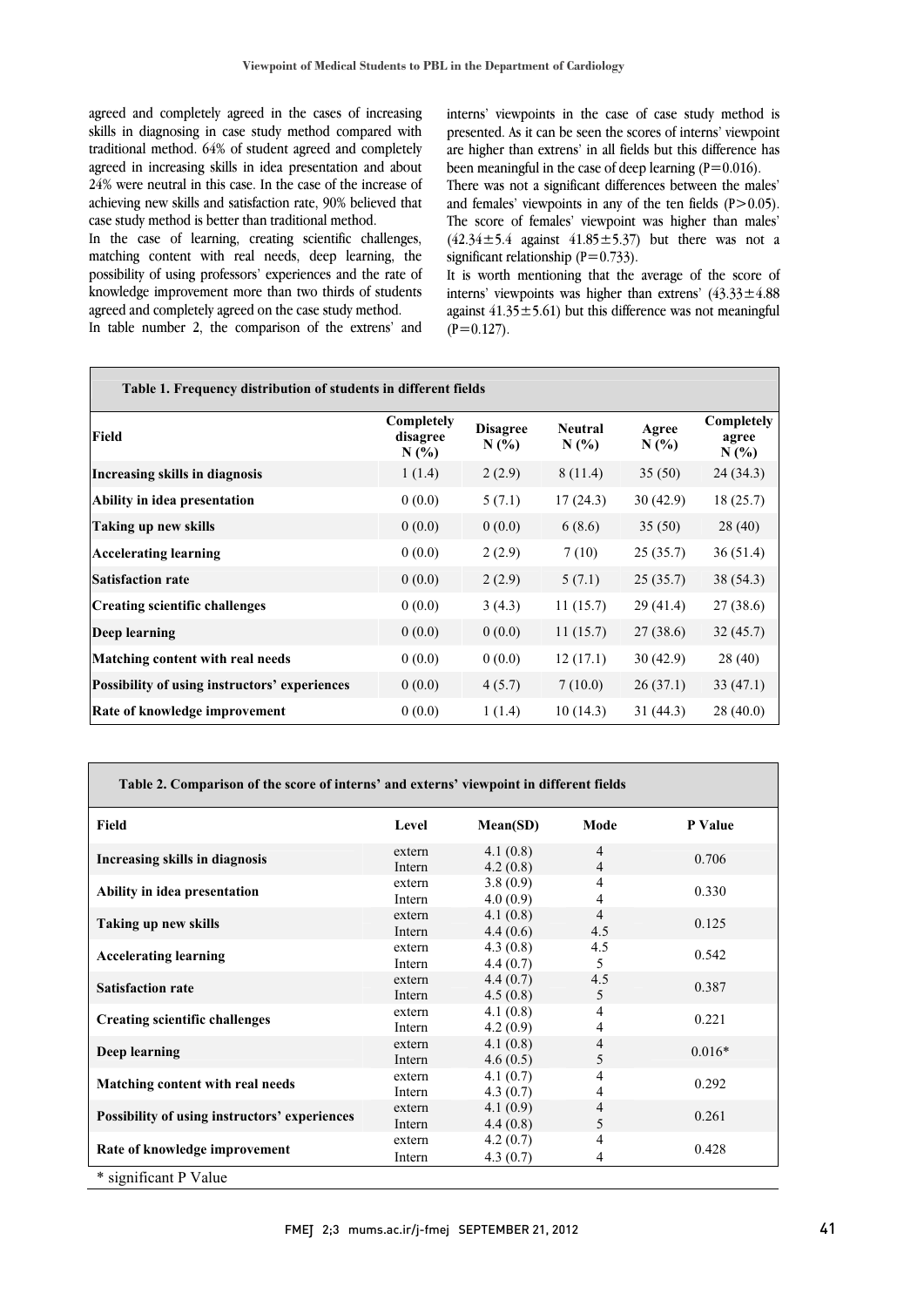#### **DISCUSSION**

 This study was conducted with the purpose of achieving a practical pattern for practicalizing the strategy of PBL and methodologies based on evidences and cases in the education of extrens and interns.

 Computer has been considered as an appropriate learning tool since its invention. Computers are used as a mediator for different kinds of training. This kind of educational mediated-communication (CMC). In this method educational films,real pictures,and animation could be used relationship gets different names such as computer-(19).

 Although this study has been planned based on problem mostly used. But generally speaking usual steps of PBL teaching have not been followed and it has been mixed with solving and in training students case based PBL has been CMC.

 Based on the current study the average score of interns' difference has been meaningful just in the field of deep learning  $(P=0.016)$ . These statistics show that interns assessed the new methodology as more appropriate because of a different view toward educational topics, because examining patients' period, statents lace responsibilities such as actions and taking necessary cares during adoption while during externy mostly getting history, doing physical examination, and recording the process of disease are this method clinical cases refereed to emergency ward and clinic have been included and intrens are more in contact with patients in emergencies and clinics, listening to the educational topics thought by the new methodology more evaluated with more appropriate in creating scientific challenges in the educational environment. Creating conditions for question and answer and making the learner to uniks in the educational session, are issues that provide<br>the motivation for learning and participation in the the amount of knowledge conveyed to them during this session was more than the traditional method. Another of the physician. It is interesting that providing the possibility of using this aspect by 84% of participants was announced more than the traditional method. Such a result rejects the normal belief about evidence based and problem<br>have all termine mathematical believe that a convention (42) viewpoints in all fields is higher than extrens' but this during interny period, students face responsibilities such as expected. On the other hand, according to the fact that in interested by with more motivation and learned deeper and to thinks in the educational session, are issues that provide discussion for most students. 84% of students believed that element of evidence based medicine is clinical experiences based learning methodologies being time consuming (13).

Another issue which has been emphasized in this study is planning disease problems as an educational tool. In about 83% of cases replies stated that the content has matched selecting disease problems, practicality of matters has been very much important and it has been attempted that the planned problems were the same or similar to real situation. Selecting disease cases as a problem and presenting its answers in each steps caused students to express their their real needs more than the traditional method. In different parts like steps caused students to express their diagnostic selections were presented to them and a discussion was held for solving imaginary patients' problems

 and the methods of facing similar conditions were trained. In this manner scientific strict training or lecturing had changed to an active and dynamic program for better learning of students. On the other hand, educational topics These results have been achieved in a similar study by Peyman Adibi et al. in which all the participants had evaluated the effect of training sessions positive and in the case of scientific changing 54.8%, about learning matter<br>during sessions 80.6%, matching content with real needs of workplace 77.4%, the possibility of using professors' experiences 77.2% and the amount of knowledge transfer in limited time 67.6% of the participants evaluated case were totally organized and presented to studens practically. case of scientific challenge 54.8%, about learning matter presentation better than traditional lecturing method (12).

 In Kong ZX et al.'s study PBL and case presentation methods were meaningfully better than the traditional method  $(P<0.05)$  (14).

 In Dianati's study,nursing students were trained through students in both method were not significantly different.But a survey of students' opinions showed that in PBL communication skills,motivation,and interaction abilities are two methods of PBL and lecturing.The mean score of more improved which is similar to our results.(20)

more improved which is similar to our results.(20)<br>In Zarghi's study ,30 faculty members participated in PBL m Eargin's study 1,00 factily included participated in 1 DE workshop. In the end, most of them considered this method as practical,interesting,and effective in their and students' scientific progress (21).

 Using case study as one of the new methodologies of issues and important topics in class, but also changed students' state from passive in to active. Also the results of this study can help instructors to make decisions in the case of choosing new teaching methodologies or mixing these teaching not only provided enough chances for discussing methodologies with traditional methods.

#### **Study Limitation**

 In our study there were some limitations. The number of participants was not enough and according to the few<br>number of students in our university including more participants was not possible. One of the most important limitations of our study was little time for conducting this study that according to the one month period of cardiac We couldn't compare this method with the traditional method from the point of affecting the quality of teaching participants was not enough and according to the few externship and internship this problem could not be solved. and learning.

 As our study faced the problem of time limitation and also programmers and case planners, …) was needed, it is suggested that future studies are done in a vaster level, in major wards like internal or with better plans and forming departments with this teaching methodology in different  $\overline{a}$ for conducting such a method a group (including clinical words.

### **ACKNOWLEDGEMENT**

 This article is the result of medical student's thesis of Dr. Kazemi and consultancy of Dr. Mohammad Khodashenas. Mr. Rahmanian Sharifabad (medical student) helped us in planning the educational CD. The authors of this study Nafiseh Pourbadakhshan with the advisory of Dr.Toba

 $\overline{a}$